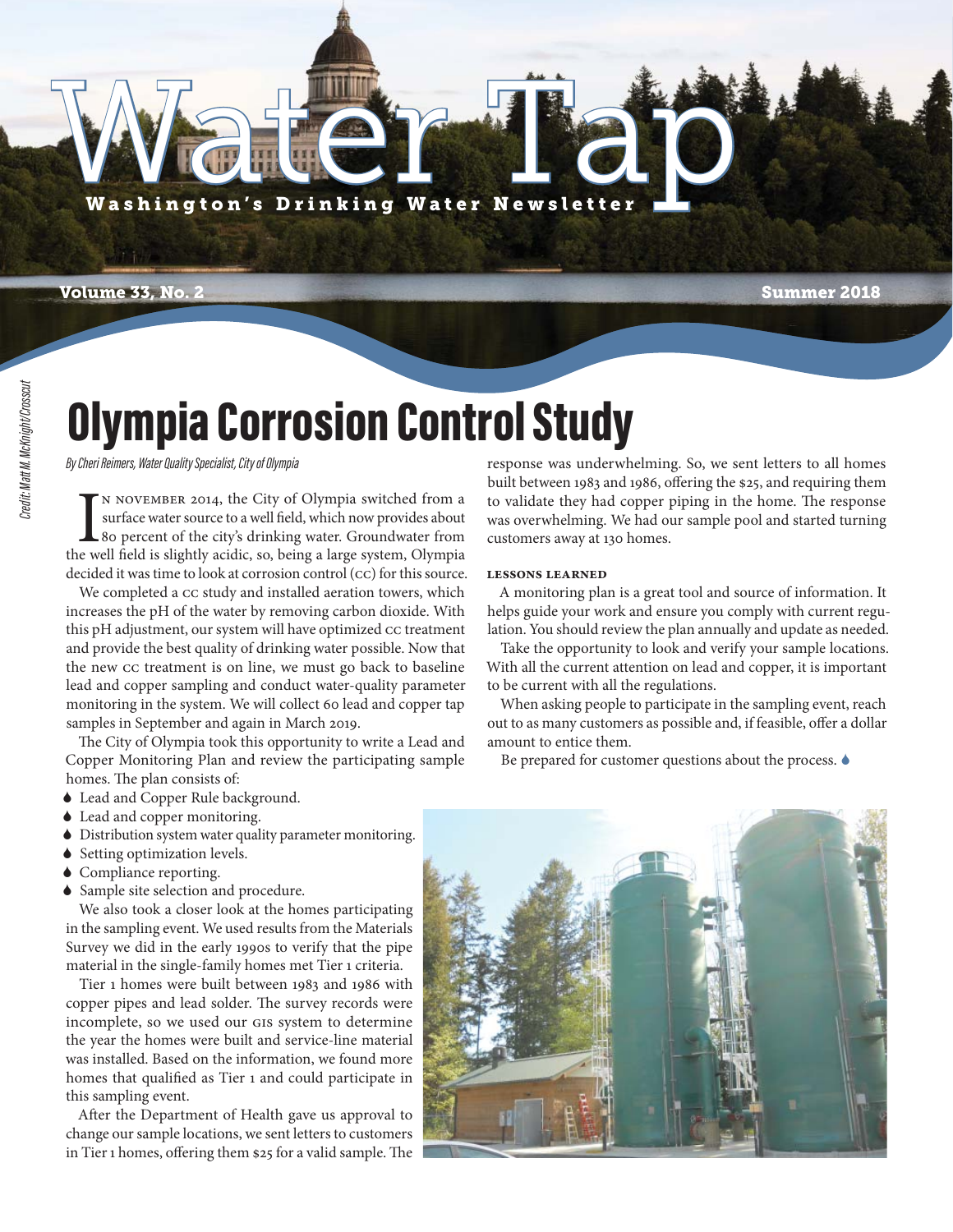### New Director, Familiar Face

I AM EXCITED TO BE in my new role as Director for the Office of Drinking Water (ODW)! We have an amazing team here and incredible industry professionals and communities that share in our mission. Together, we continue to work with others to ensure safe and reliable drinking water for the citizens of Washington State!

We experienced many challenges and changes in this past year, which included financial, technological, and internal staff changes.

In the near future, we will look at our programs and align funding with costs. We will continue to ensure safe and reliable drinking water, respond to emergencies, and provide technical assistance to water systems. We hope to re-integrate that core work with clear program plans, which we will review and improve regularly. There has been uncertainty with our state and federal funding the past couple of years, and we must ensure we can carry out our mission, despite these setbacks.

Another major change comes with our Drinking Water State Revolving Fund (DWSRF) program. As of June 21, all construction loan contracts transitioned from the Department of Commerce to the DWSRF Grants and Loans section. This caps more than two years of work and concludes this large project. We hit a major roadblock when the Legislature did not pass a 2017 capital budget. With that budget now approved and the transition complete, we can focus our efforts on the 2019 budget. We will also begin executing contracts from



*Off ice Director Mike Means*

the 2016 and 2017 construction loan cycles.

Thanks to all of you who work with us and support us. Together we will continue to ensure safe and reliable water to the residents of Washington!

### PFAS Update

**PER-AND POLYFLUOROALKYL**<br>substances (PFAS) are an<br>unregulated contaminant. PFAS<br>re a family of chemicals used since the substances (PFAS) are an unregulated contaminant. PFAS are a family of chemicals used since the 1950s. Perfluorooctanoic acid (PFOA) and perfluorooctyl sulfonate (PFOS), which are part of the PFAS family, are most commonly found in people and the environment.

PFAS chemicals make some products stain-resistant, water-resistant, grease proof, and non-stick. PFAS are widely used in common consumer products as coatings, on food packaging, outdoor clothing, carpets, leather goods, ski and snowboard waxes, and more. In addition, certain types of firefighting foam historically used by the U.S. military, local fire departments, and airports—may contain PFAS.

PFAS stay in the environment for a long time and do not break down easily. Once in groundwater, PFAS may remain for many years. Exposure can occur when someone uses certain products that contain PFAS, eats PFAS-contaminated food, or drinks PFAS-contaminated water. When ingested, some PFAS can accumulate in the body. Over time, these PFAS may increase to a level where health effects could occur.

There is no national drinking water standard for PFAS. However, the U.S. Environmental Protection Agency (EPA) established a lifetime health advisory level (HAL) for PFOA and PFOS at 70 parts per trillion.

#### **PFAS in Washington**

As of April 2018, PFAS have been detected in drinking water above EPA's HAL at or near these locations:

- City of Issaquah.
- ♦ Joint Base Lewis-McChord.
- Naval Air Station Whidbey Island and outlying field near Coupeville.
- Fairchild Air Force Base and City of Airway Heights.

We believe the primary source of groundwater contamination was the historical use of PFAS-based firefighting foam. Over time, the foam ingredients seeped downward through soil and contaminated the groundwater.

#### **ODW's PFAS Sampling Project**

We are concerned about PFAS in Washington, and want to learn more to protect and improve public health. This year, we are offering to pay for PFAS testing for some public water systems. Under this voluntary sampling project, participating water systems will test their drinking water for PFAS. Results will determine if PFAS are present, and if PFAS are at levels of public health concern.

We are only focusing on potentially at-risk water systems at this time. A drinking water source—where the water comes from—may be at risk for PFAS contamination if near a:

- Known PFAS-contaminated site or drinking water source.
- Fire training facility, military area, or airport that used PFAS-based firefighting foam.

Water systems will begin testing in summer 2018. Testing results will help us understand PFAS occurrence in our state and learn more about this unregulated contaminant. With this information, we can make informed decisions about PFAS. Data received may also help with PFAS rulemaking. To learn more about our sampling project or additional resources, please visit our PFAS page at **doh.wa.gov/PFAS**.

#### **Other PFAS Activities**

The Washington State Board of Health began rulemaking for PFAS in drinking water in late 2017. The process will take about two years to complete. In addition, we are helping Department of Ecology on their Chemical Action Plan, which identifies possible health and environmental impacts of PFAS.

Earlier this year, the Washington Legislature passed two laws to reduce PFAS in food and water:

- **Engrossed Substitute House Bill 2658**: Prohibits PFAS in food contact paper starting in 2022, if Ecology identifies safer alternatives.
- **Engrossed Substitute Senate Bill 6413**: Prohibits firefighter training with PFAS foams starting in 2018. Prohibits sale of firefighting foam containing PFAS in 2020 except at the following sites: Military sites, airports, oil refineries, and chemical plants.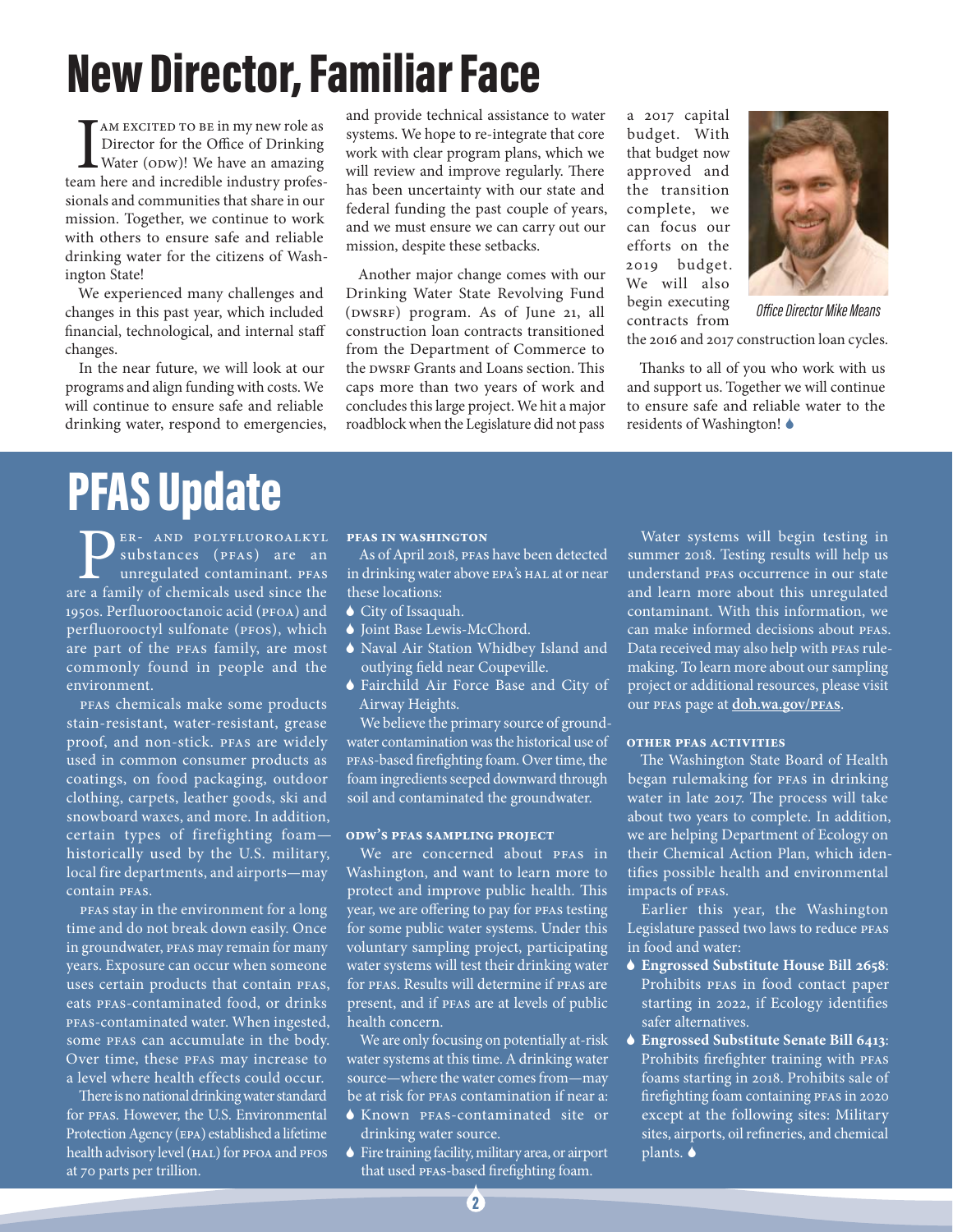### Congratulations, 2017 TOP Performers!

*By Nancy Feagin, Surface Water Program Engineer* 

**RESULTS FOR 2017 ARE IN!**<br>
Four platinum-award winning<br>
excellence with 17 consecutive years of **Four platinum-award winning systems continue their run of optimization! We also award bronze, silver,**  and gold certificates to systems the first **time they meet the turbidity goals for 3, 5, and 10 consecutive years, respectively.**

**Th is year, he following systems earned awards.** 

#### **Platinum Award** *(15 or more years)*

- **Arlington Water Department (2001-2017)**
- **Lake Whatcom Water and Sewer District—South Shore Water System (2001-2017)**
- **Pasco Water Department (2001-2017)**
- **Skagit County PUD #1—Judy Reservoir System (2001-2017)**

#### **GOLD AWARD** (10 to 14 years of *continuously optimized performance)*

- **City of Kelso (2006-2017)**
- **Lummi Island Scenic Estates Community Club (2008-2017)\***
- **Ryderwood Improvement & Service Association (2008-2017)**

#### **Silver Award** *(5 to 9 years of continuously optimized performance)*

- **City of Bellingham (2011-2017)**
- **Castle Rock Municipal Water (2012-2017)**
- **Eastsound Water Users Association (2011-2017)**
- **City of Everett (2009-2017)**
- **Island View PUD 9 (2010-2017)**
- **Town of Metaline Falls (2012-2017)**
- **Olympic View Water and Sewer District (2013-2017)\***
- **River Bend Water System (2009-2017)**
- **City of Woodland (2009-2017)**
- **City of Yakima (2010-2017)**

#### **Bronze Award** *(3 to 4 years of continuously optimized performance)*

- **Blakely Island Maintenance Commission (2015-2017)\***
- **Carbonado Water Department (2015-2017)\***



*10 years of continuous optimization. Congratulations Lummi Island Scenic Estates Community Club!*

3 3

- **Chehalis Water Department (2014-2017)**
- **Department of Energy/200W (2015-2017)\***
- **Hoquiam Water Department (2015-2017)\***
- **Kalaloch Campground (2015-2017)\***
- **Lake Chelan Reclamation District (2015-2017)\***
- **Tacoma Water Division (2015-2017)\***

#### *\*First-time award recipient for 2017.*

**Congratulations to our award winners! The filtered water turbidity goals we adopted for these systems are not regulatory. Instead, we encourage systems to achieve optimal water quality using existing facilities, which provides a larger margin of safety. The performance of rapid rate filters for turbidity (particle) removal is a key element in protecting consumers from microbial contaminants and maximizing public health.**

**For assistance improving treatment plant performance, contact our regional surface water staff .**

**Eastern Regional Office Russell Mau 509-329-2116 Northwest Regional Office Jolyn Leslie 253-395-6762 Southwest Regional Office Teresa Walker 360-236-3032** 

### Rapid Rate Filtration Plants

**MEETING AND BEATING EXPECTATIONS FOR 17 YEARS AND COUNTING!**

THE PERFORMANCE OF rapid rate filters for turbidity (particle) removal exceed regulatory standards—and provide better public health filters for turbidity (particle) removal exceed regulatory standprotection. ODW staff review the turbidity data that systems submit on monthly operations reports to ensure compliance with regulations. In addition, we enter maximum daily turbidity values listed in the reports into the Optimization Assessment Software, where we can rank systems according to their relative performance.  $\bullet$ 



*Improved performance means improved public health protection. Data points are the average of all included treatment plants for the given year. There are 59 active rapid rate treatment plants in our state.* 

#### WA State Rapid Rate Plant Performance Trends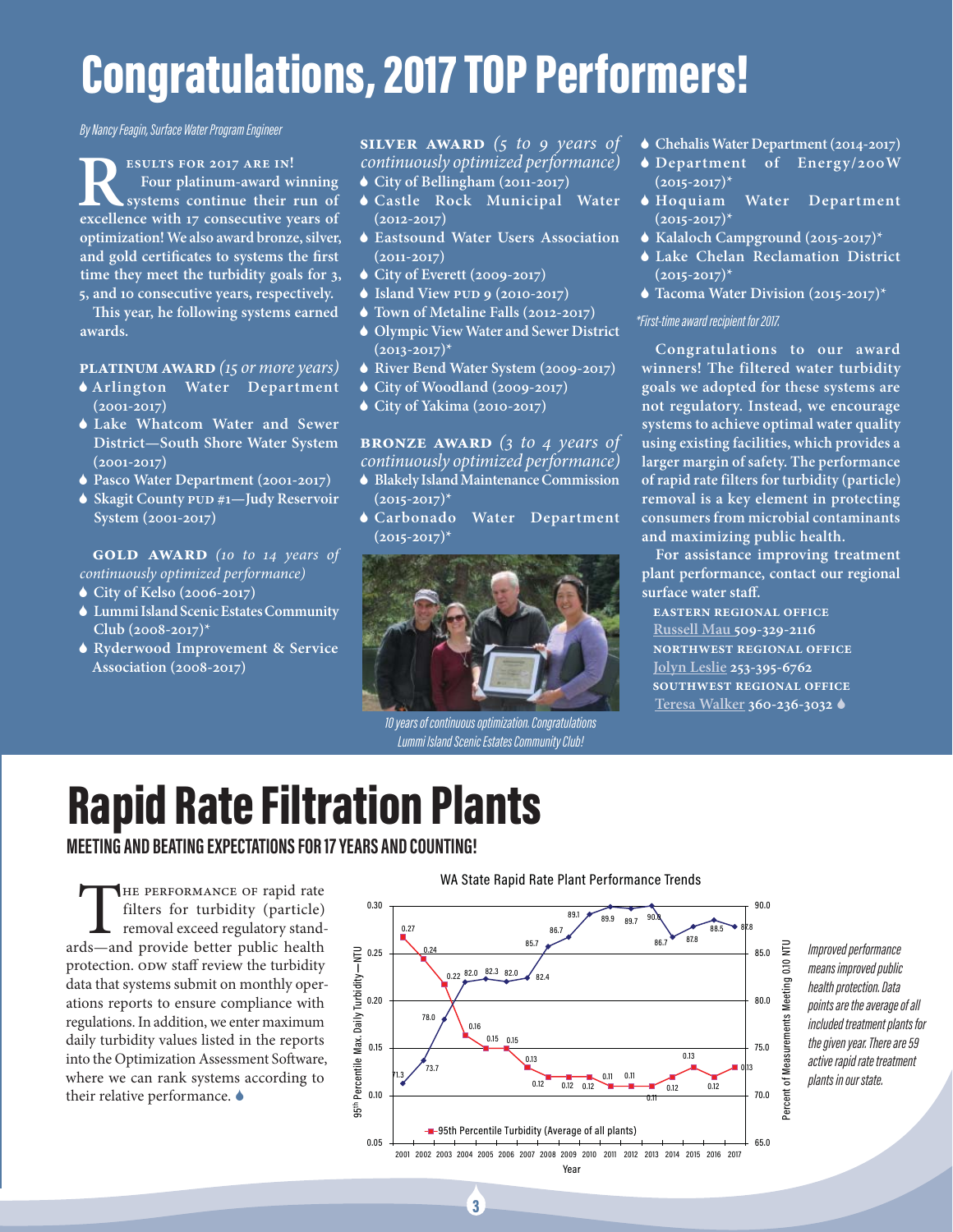# Lead Testing in Schools

IN 2017, THE LEGISLATURE directed<br>DOH to test for lead in drinking water<br>in public schools. This is an effort to<br>reduce children's overall exposure to lead n 2017, the Legislature directed DOH to test for lead in drinking water in public schools. This is an effort to in the environment. Young children, ages six years old and younger, are the most susceptible to the effects of lead. Even at very low levels of exposure to lead, children may experience effects including:

- ◆ Lower IQ levels.
- ◆ Reduced attention span.
- ◆ Hyperactivity.
- Poor classroom performance.
- Other harmful physical and behavioral effects.

In response to this effort, DOH is offering a voluntary sampling program for Washington elementary schools. Participating schools will test their drinking water for lead. All elementary schools are eligible for testing, but we are giving priority to schools with:

- 1. The youngest children.
- 2. The oldest buildings.
- 3. Those that have not tested for lead comprehensively in the last three years.

Trained staff take water samples based on the EPA's *3 Ts for Reducing the Lead in Drinking Water in Schools*. So far, 209 schools signed up for testing, and 182 have already tested. To see testing results, please visit our Test Results Page, **doh.wa.gov/ SchoolLeadTestResults**.

### Governor's Directive on Lead

IN MAY 2016, Governor Inslee issued<br>Directive 16-06 because of increased<br>public concern about lead in drink-<br>ing water. This directive instructed state **n May 2016, Governor Inslee issued Directive 16-06 because of increased public concern about lead in drinkagencies to work with partners to address potential sources of lead exposure and ways to minimize its impact. One aspect of this directive was that "***Department of Health (DOH) shall work with each Group A public water system to identify all lead service lines and lead components within two years***."**

**In October 2016, we surveyed the state's public water systems about lead service**  **lines and lead components in their system. More than 680 water systems responded, which serve more than 90 percent of the connections in the state.** 

**Based on information gathered, here is how Washington measures up.**

|                                      | <b>Percent of Connections</b> |
|--------------------------------------|-------------------------------|
|                                      | <b>Served by</b>              |
| <b>Lead Component</b>                | <b>Responding Utilities</b>   |
| Lead service lines in service        | 0.02                          |
| Unknown number of lead service lines | 1.2                           |
| No lead service lines                | 98.8                          |
| Lead goosenecks in service           | 0.21                          |
| Unknown number of lead goosenecks    | 7.6                           |
| No lead goosenecks                   | 92.2                          |

**We will continue to provide technical assistance to water systems as they identify and replace their lead service lines and/ or lead components. As part of Directive 16-06, we are moving toward our goal of removing all lead service lines and lead** 

> **components within 15 years. We are also expanding access to our drinking water state revolving fund loans for lead replacement. By 2020, we expect the number of lead service lines in service will decrease to 0.01 percent.**

# Under Construction: Water System Design Manual

**ATTENTION WATER SYSTEM MANAGERS**<br>
ERS and operators, engineering<br>
local health partners! This fall, we will ers and operators, engineering and planning consultants, and release a draft revision of our Water System Design Manual (**331-123**) for public review and comment.

This is a significant revision with:

- Additional guidance on water treatment, well pumping tests, and engineering document submittal content.
- New guidance on estimating water demands, pipeline and reservoir appurtenance design, and cross-connection control.
- Numerous examples to illustrate how to apply the guidance.

We will use an online survey to ask for your comments. We will post a notice on our Water System Design page at **doh.wa.gov/WaterSystemDesign**. Stay tuned!

We will post a notice on our Water System Design page at **doh.wa.gov/Water SystemDesign**.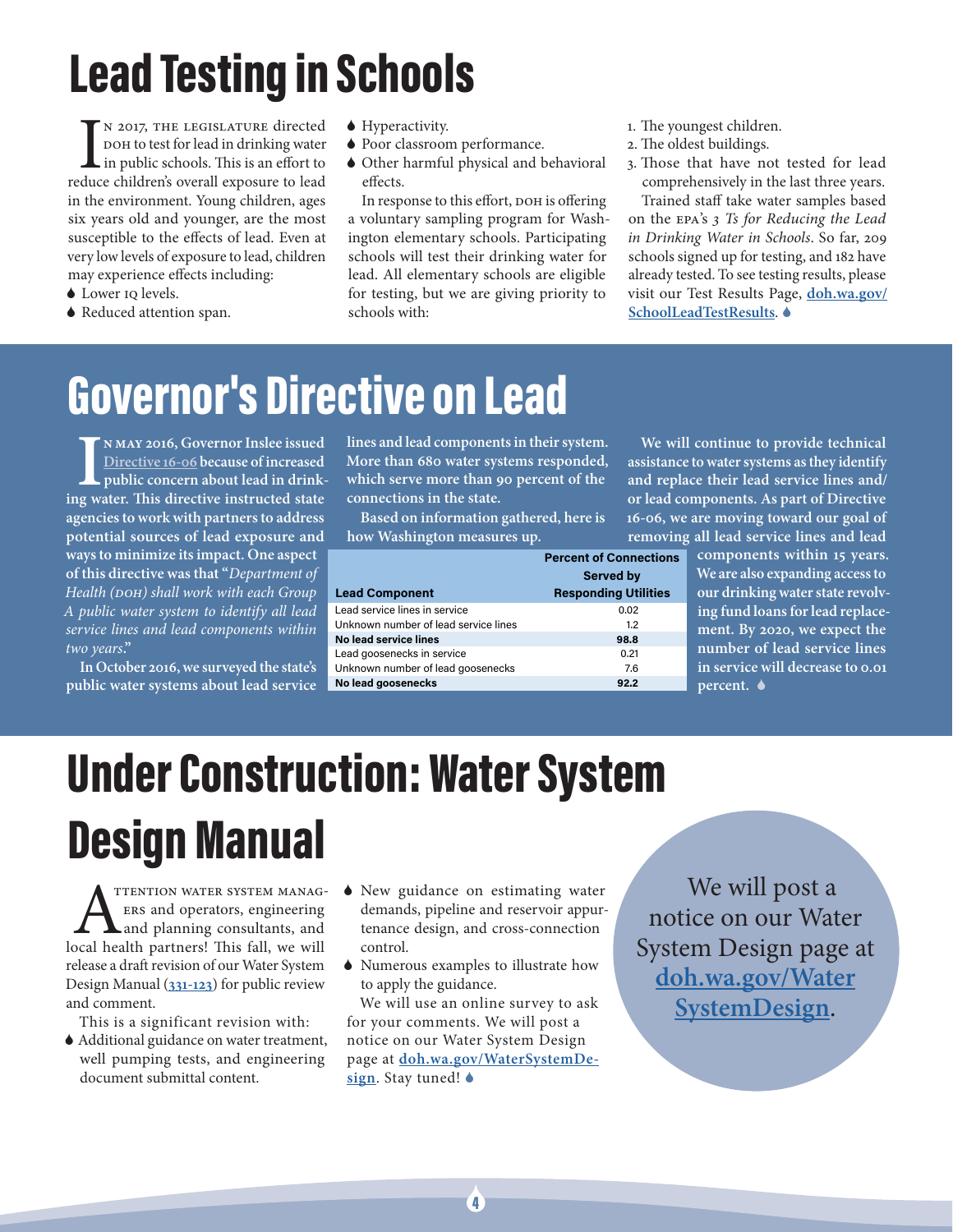## Certified before January 1, 2016?

#### **DEADLINE APPROACHING FOR OPERATORS**

*By Peggy Barton, Director of Washington Certification Services*

**ALL WATERWORKS OPERATORS**<br>
certified before January 1, 2016,<br>
must meet their professional<br>
owth requirement by December 31, 2018, **certifi ed before January 1, 2016, must meet their professional growth requirement by December 31, 2018,**  to be eligible for 2019 certification renewal. If you were certified after January 1, 2016, you have until December 31, 2021, to meet the professional growth requirement for the first time.

Most waterworks operators meet the requirement by earning at least 3.0 continuing education units (CEU) or college credits for completing relevant training. All training applied toward this requirement must meet state evaluation criteria and you must complete it during your professional-growth reporting period. You can also meet the requirement by passing a certification exam to advance within

the water distribution manager and water treatment plant operator classifications at a level 2 or higher, or by achieving certification in a different DOH-approved classification.

If your deadline is December 31, 2018, and you haven't met the professional growth requirement, Washington Certification Services (WCS) sent you an email reminder in June. When you meet the requirement, you will receive an email completion notice.

WCS Green River College in Auburn administers the waterworks operator professional growth program following criteria DOH established.

#### **Check your professional growth sTATUS**

You can check your professional growth transcript, confirm your completion status,

and verify your contact information at **wacertservices.org**. Use the quick link to *View Professional Growth Report*, and follow the instructions to create your username and password. If your contact information or employer information has changed, use the *Waterworks Contact Information Change Form* to submit the changes to DOH and WCS; both will update their records.

#### **If you don't meet the requirement**

If you were certified before January 1, 2016, and you don't complete training or pass an exam that satisfies the professional growth requirement by December 31, 2018, you cannot renew your certification. It will be invalid and you will not be eligible to appeal the inactivation to DOH.

### Attention Water Treatment Plant Operators!

T'S TIME TO RENEW your wastewater<br>discharge permit. The general permit<br>for wastewater discharge from water<br>treatment plants will expire on August 31, T'S TIME TO RENEW your wastewater discharge permit. The general permit **L** for wastewater discharge from water 2019, according to the Department of Ecology. **Current permit holders must reapply by March 4, 2019, to avoid a potential break in coverage**.

Ecology's website (**ecology.wa.gov/Regu**lations-Permits/Permits-certifications/ **Water-treatment-plants), provides a walkthrough of the permit re-issuance process and links to the new forms for requesting continuation of permit coverage.** 

The law requires Ecology to use the 5-year life cycle of this general permit as an opportunity to adjust the requirements specified in the permit to reflect the accumulation of new legislation, the latest science and technology, and changed conditions.

This general permit can cover water treatment plants that:

- Produce potable or industrial water, where water treatment and distribution are the primary functions of the facility.
- Have an actual average monthly production rate (of finished water) of at least 35,000 gallons per day.
- $\blacklozenge$  Produce wastewater from filtration treatment processes.
- Discharge filter backwash effluent to surface water.

For more details, see **Chapter 173-226** of the Washington Administrative Code.

If you have questions about the re-issuance of the permit, please contact Jim Maroncelli at Ecology at 360-407-6588 or **JaMM461@ecy.wa.gov**.

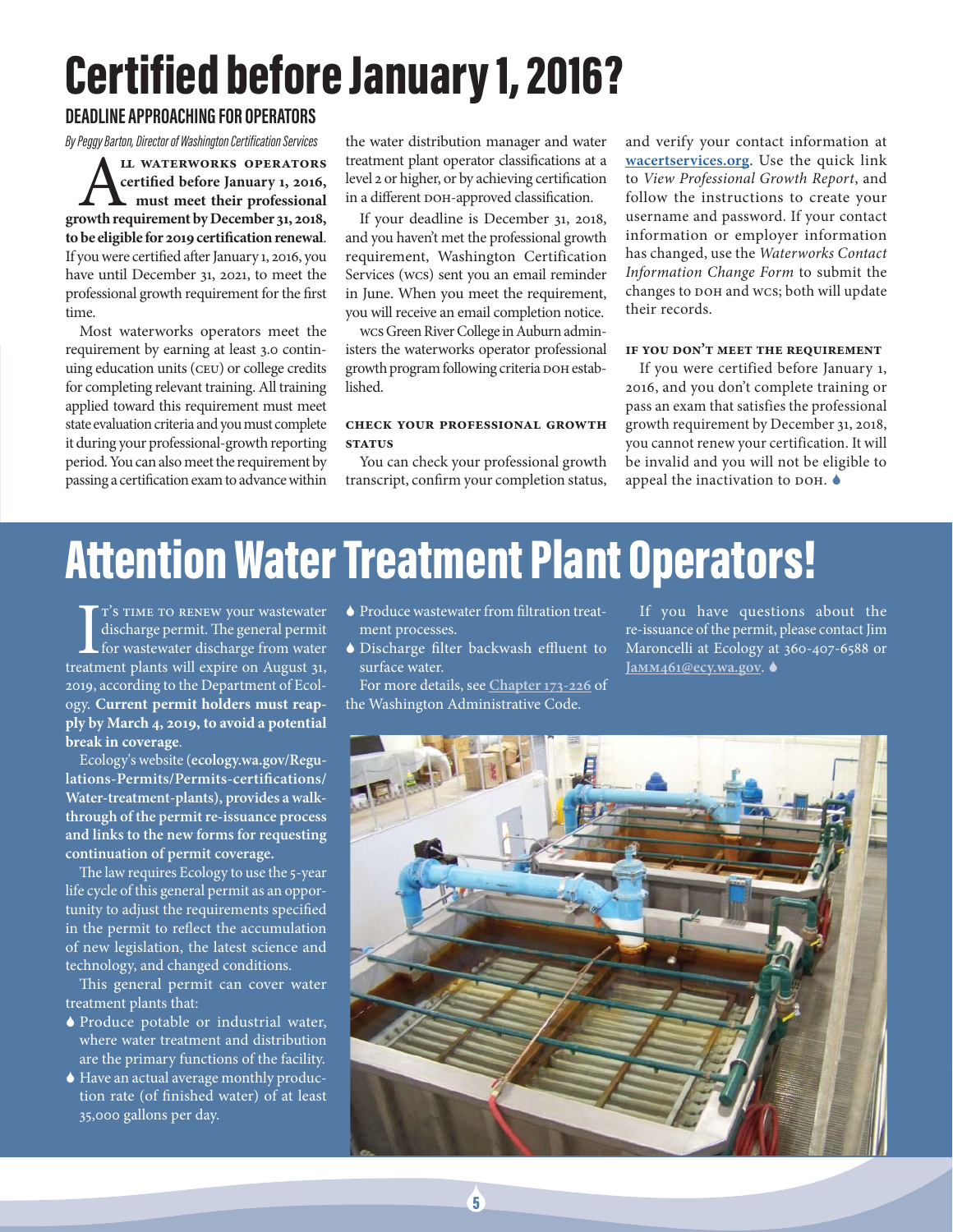# Drinking Water Week Awards

WE CELEBRATE NATIONAL DRINKING WATER WEEK every year during the first full week of May. We recognize individual<br>We water systems and operators that do an outstanding job providing safe and reliable drinking water to their water systems and operators that do an outstanding job providing safe and reliable drinking water to their customers. This year, we honored six industry professionals for their skill, leadership, achievement, excellence, or perseverance. Learn more on our Drinking Water Week page, **doh.wa.gov/DWWeek**.



In May 2017, Fairchild Air Force Base found significant levels of perfluoroalkyl substances (PFAS) in the City of Airway Heights drinking water wells. Customers received bottled water and were asked to not drink well water. Mike *(far right),* was key in responding to calls from concerned citizens, interacting with the media, and coordinating with ODW. PFAS was later discovered in privately-owned wells. Mike continued working with private well owners, assisting with sampling while coordinating with ODW.



Jennifer (left) serves as Water System Superintendent for Curlew Kai Home Owners Association Water System. Jennifer led a nearly \$1 million construction project to build two new water tanks, a well, and pumping equipment. During construction, a fire broke out. The HOA Board nominated Jennifer for her help with coordinating the firefighting effort. Thanks to her quick work, she helped save the HOA's newly installed equipment.



Martin *(center, with award)*, Hydrogeologist with Kitsap Public Utilities District, oversees the PUD's hydrologic monitoring network. This network records surface water and groundwater levels throughout the county. Using this information, Martin ensures that more than 50 water systems continue to have safe, reliable drinking water.



Carol *(right)* is the Water Quality Manager for Washington Water Service, which owns and operates about 200 water systems in Western Washington. ODW staff nominated Carol for her attention to detail, dedication to staying on top of drinking water regulations, and meticulous record keeping.



ACHIFVFMFN

During his time with the City of Everett, Mark *(center)* worked his way up from plant operator to Chief Water Treatment Plant Operator. ODW staff nominated Mark for his role in developing many programs and standard operating procedures. In addition, ODW staff noted Mark's work to optimize the plant's water treatment process, and the knowledge he freely shared with other operators and water systems.



**COMMITMENT TO EXCELLENCE: DOUG QUINN**

Under Doug's *(center, holding award)* direction as Director of Water Services, Clark Public Utilities serves more than 80,000 customers. Because of Doug's leadership, Clark Public Utilities won the J.D. Power Award for Customer Satisfaction in each of the last ten years.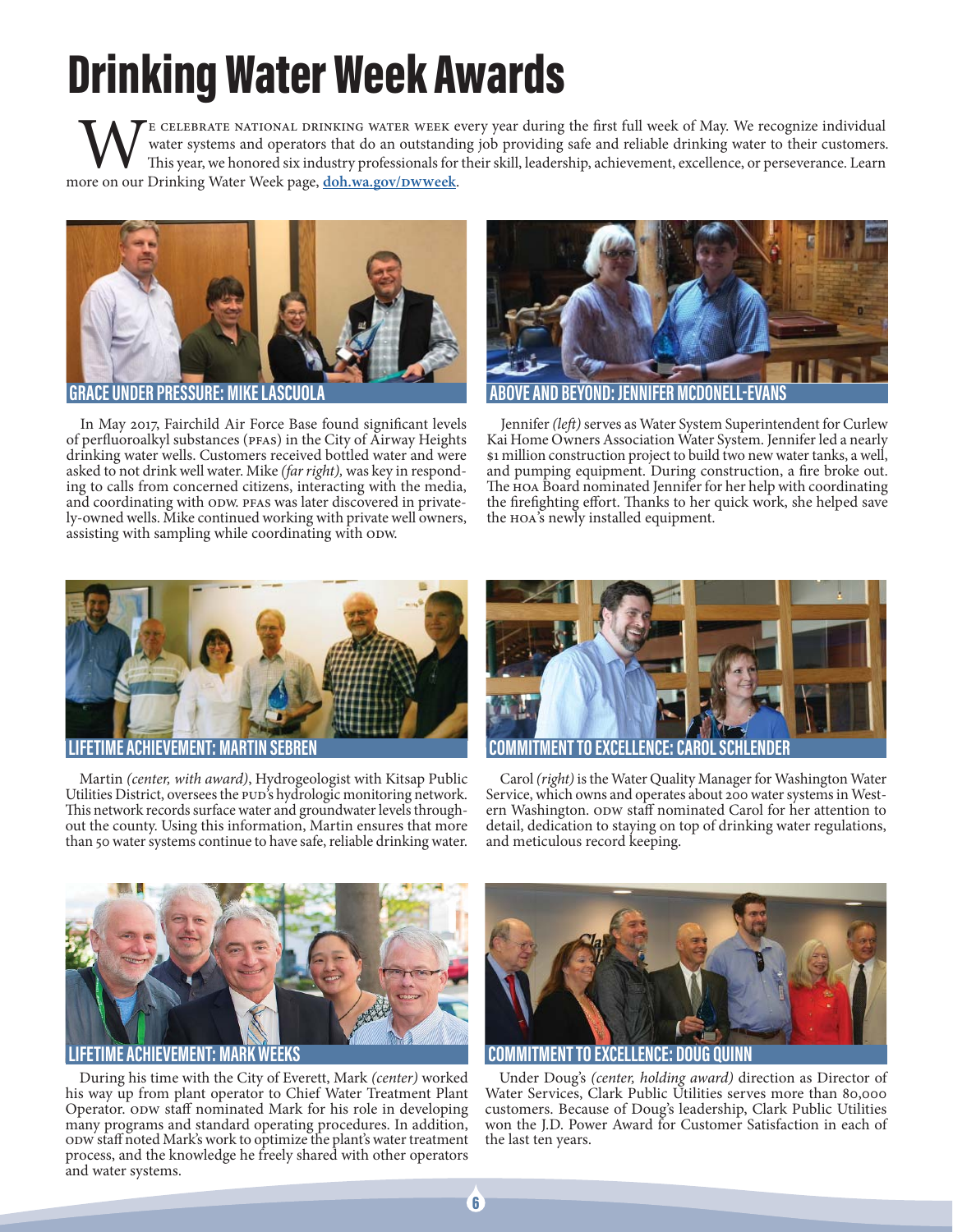### Be Social With Us! F P O M

THE ALLOW US ON TWITE<br>
The at **@WADeptHealth**<br>
The us on Face-<br>
The Mashington State at **@WADeptHealth** or like us on Facebook at Washington State Department of Health. Search for **#WAH20** and share our posts. For quick

access to our tweets and Facebook messages, visit **doh.wa.gov** and scroll down to the social media section.

We create awareness through our posts about the need for infrastructure investment and the many little-known ways that water touches our lives. If you have ideas for social media, send your suggestions to **dwinfo@doh.wa.gov**.

### **PUBLICATIONS UPDATE**

WANT TO BE IN the know about new and revised ODW publications? Join our Publications email list! Go to **doh.wa.gov/DrinkingWater**, and scroll to the "Join our Email Lists" section near the bottom.  $\bullet$ 

## DWSRF Program Updates: Online Application, Webinar

THE DRINKING WATER<br>
STATE REVOLVING FUND<br>
(DWSRF) will accept<br>
construction loan applications from STATE REVOLVING FUND<br>(DWSRF) will accept  $(DWSRF)$  will accept October 1 to November 30, 2018. We have a new online application this year.

To learn more about the construction loan cycle and how to use the online application, please join us for a webinar August 8 or August 15.

To register for the webinar, visit DWSRF at **doh.wa.gov/DWSRF**.



### Getting Safe Drinking Water After an Emergency

**WHEN A BIG EARTHQUAKE**<br>
to drinking water for a long<br>
time. The risk of illness increases as people **hits, many may lose access to drinking water for a long seek water from untreated sources.**

**We have three publications tailored to small and large water systems, as well as private citizens, on making water safe to**  drink after an emergency:

**Treating Drinking Water for Emergency Use (331-115): Available in brochure format** 

**or a double-sided paper, this publication is geared toward citizens. It covers how people can secure safe drinking water during an emergency. You might consider encouraging your customers to read it and keep a copy in their emergency kit.**

**Emergency Disinfection of Small**  Systems (331-242): This publication details **how a small water system can disinfect wells, pressure tanks, storage tanks, and distribution system.** 

**Emergency Response Planning Guide for Public Drinking Water Systems (331-211):**  The guide discusses emergency response **planning considerations and includes a template for creating the required emergency response plan.**

**It's not a matter of if, but when, the "big one" will strike. Take some time now to prepare by keeping these publications**  handy in the event of emergency. They're **available at doh.wa.gov/odwpubs.** 

### Income Survey Helps Brewster Get New Source

THE CITY OF BREWSTER experienced issues with manganese and struggled to get funding. The most recent census showed the city's median income was too high; and that made the city ineligible for grant funds.

City officials contested the income findings. opw worked with partners to complete an income survey. A low response rate to a mailed survey led to a door-todoor survey. Members of the community, including a local soccer team and church, encouraged residents to respond to the second survey.

Survey results showed a lower median income in the city. As a result, the city received more than \$9 million in USDA grants and loans and \$752,000 from the state capital budget to replace Brewster's source and transmission line.